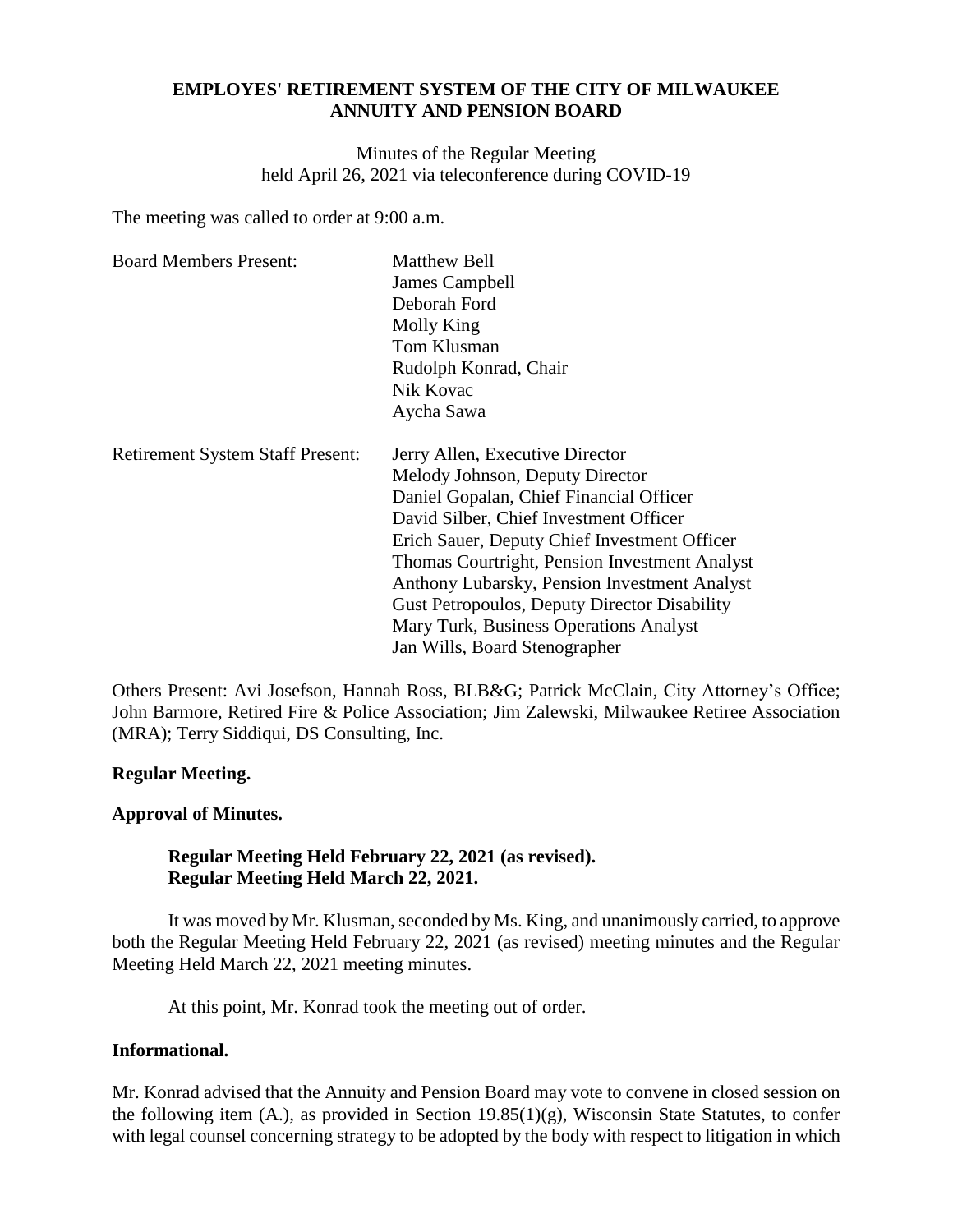it is or is likely to become involved. The Board may then vote to reconvene in open session following the closed session.

A. Pending Litigation Report.

It was moved by Mr. Campbell, seconded by Mr. Bell, and unanimously carried, to convene in closed session.

The meeting convened in closed session at 9:05 a.m.

The meeting reconvened in open session at 9:45 a.m.

At this point, Mr. Konrad resumed the meeting in agenda order.

**Chief Investment Officer Report.** As a matter of information, Board members received the April 26, 2021 Performance Update. Mr. Sauer noted the Fund as of March 31, 2021, had a value of \$5.69 billion. He said the return of 1.5%, net of fees, underperformed the blended benchmark by 96 basis points. Mr. Sauer commented that the Fund's returns outperformed in the year-to-date, one and 20-year periods, and underperformed in the five, 10, and 15-year periods, net of fees. He said the March relative performance drivers were Private Equity at -139 basis points, Brandes at 15 basis points, and DFA US Small and DFA International at 5 basis points each. Mr. Sauer said Private Equity was a detractor because of the way that benchmark works. He added that Private Equity reports at a lag comparing to a benchmark based on the fourth quarter Public Equity market returns which were strong and the fourth quarter Private Equity reports have not been received yet. He commented that the -139 basis points should reverse partially, if not totally, as the Private Equity reports come in during the coming months. He added that Style Bias added 19 basis points, which was Primarily Value exposure. Mr. Sauer stated as of April 22, the Fund return is up 2.0% and the year-to-date return is 5.6%, net of fees. He noted the Fund's approximate value is \$5.81 billion and 12 out of the Fund's 16 active managers are outperforming year to date, net of fees. Mr. Sauer said Public Equity, Fixed Income, and Absolute Return asset classes, along with the Total Fund, are exceeding their respective benchmarks year to date, net of fees. He commented that year to date the Fund has generated investment gains of \$313.4 million, paid benefits and expenses of \$117.9 million and received contributions of \$83.1 million. Mr. Sauer said the monthly withdrawals for March were \$8 million from DFA US Small, \$6 million from DFA US Large, \$4 million from Earnest, \$3 million from AQR, and \$2 million each from BlackRock Russell 1000 Value Index, CastleArk, and Polen.

Mr. Silber said Staff is pleased with how the Fund started this year. He remarked that they would discuss Infrastructure, Absolute Return, and Fixed Income at upcoming Investment Committee meetings.

**Investment Committee Report.** Mr. Bell reported at its April 15, 2021 meeting that Callan provided the Investment Committee with a Real Assets Structure Study Presentation and recommendation. He said that after some discussion, the Committee approved Option C from the presentation, which establishes a new 2.0% allocation to Private Infrastructure. Mr. Bell said Callan is expected to discuss infrastructure implementation recommendations at the next meeting. He commented that Newton Investment Management gave a presentation to the Committee about the Absolute Return strategy they manage for the Fund. Mr. Bell said that Staff then provided a preliminary 1<sup>st</sup> Quarter performance update, and Staff presented routine due diligence reports on William Blair, Loomis Sayles, Mesirow Financial, UBS Hedge Fund Solutions, and Earnest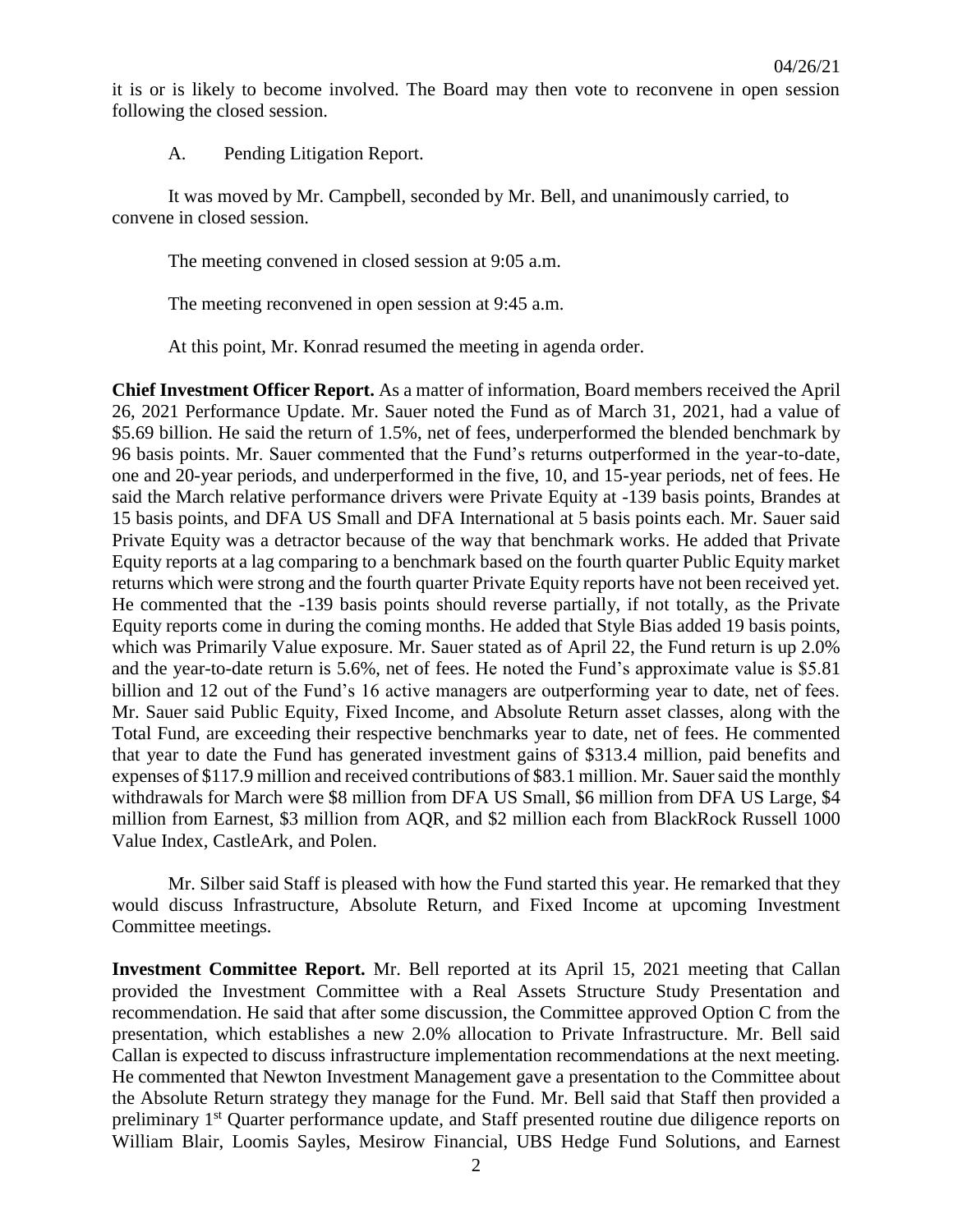Partners. He said in closed session, the Committee approved the Neuberger Berman Consent to Amendment to LPA. Mr. Bell commented that since the deadline to respond to the Consent occurred before the April 26 Board meeting, Staff utilized its authority to execute an investmentrelated contract that was approved by the Investment Committee as provided under Board Rule VII.G.2.b. He concluded that the Investment Committee recommends approval of the following item: Approval of Real Assets Structure (Option C).

It was moved by Mr. Kovac, seconded by Mr. Campbell, and unanimously carried, to approve the Approval of Real Assets Structure (Option C).

**Administration & Operations Committee Report.** Chairperson Ms. Sawa reported on activities of the April 21, 2021 Administration & Operations Committee meeting. She noted the only item on the agenda was the Draft ERS 2022 City Budget Request. Ms. Sawa remarked that there was an increase of \$1.2 million dollars and the Committee did recommend the Board approve it.

It was moved by Mr. Klusman, seconded by Ms. King, and unanimously carried, to approve the Draft ERS 2022 City Budget Request.

**Legislative Committee Report.** Mr. Allen reported on the one agenda item, which was a draft amendment to Board Rule XVII (g) which the Committee discussed and voted to place on file.

### **New Business.**

**Retirements, Death Claims, and Refunds (March).** Mr. Allen presented the following activity for the month of March 2021.

| <b>Active Death Benefits reported</b>          | \$0.00       |
|------------------------------------------------|--------------|
| Deferred Death                                 | \$0.00       |
| Duty Death Benefits reported                   | \$0.00       |
| <b>Ordinary Death Benefits reported</b>        | \$87,235.16  |
| Retired Death Benefits reported                | \$96,973.38  |
| Survivor Death – Termination Benefits reported | \$18,735.40  |
| Refund of Member Contributions paid            | \$164,072.56 |

It was moved by Mr. Bell, seconded by Ms. King, and unanimously carried, to approve the Retirements, Death Claims, and Refunds (March).

**Conference Requests – April 2021 Board Meeting.** Staff stated there were no Conference Requests this month. Staff said NCPERS is not holding their annual public safety conference due to the pandemic and the conference is being rescheduled for 2022. Staff noted the possibility of NCPERS' pension plan funding conference in August and it has not yet been determined if that will be in person or via videoconference.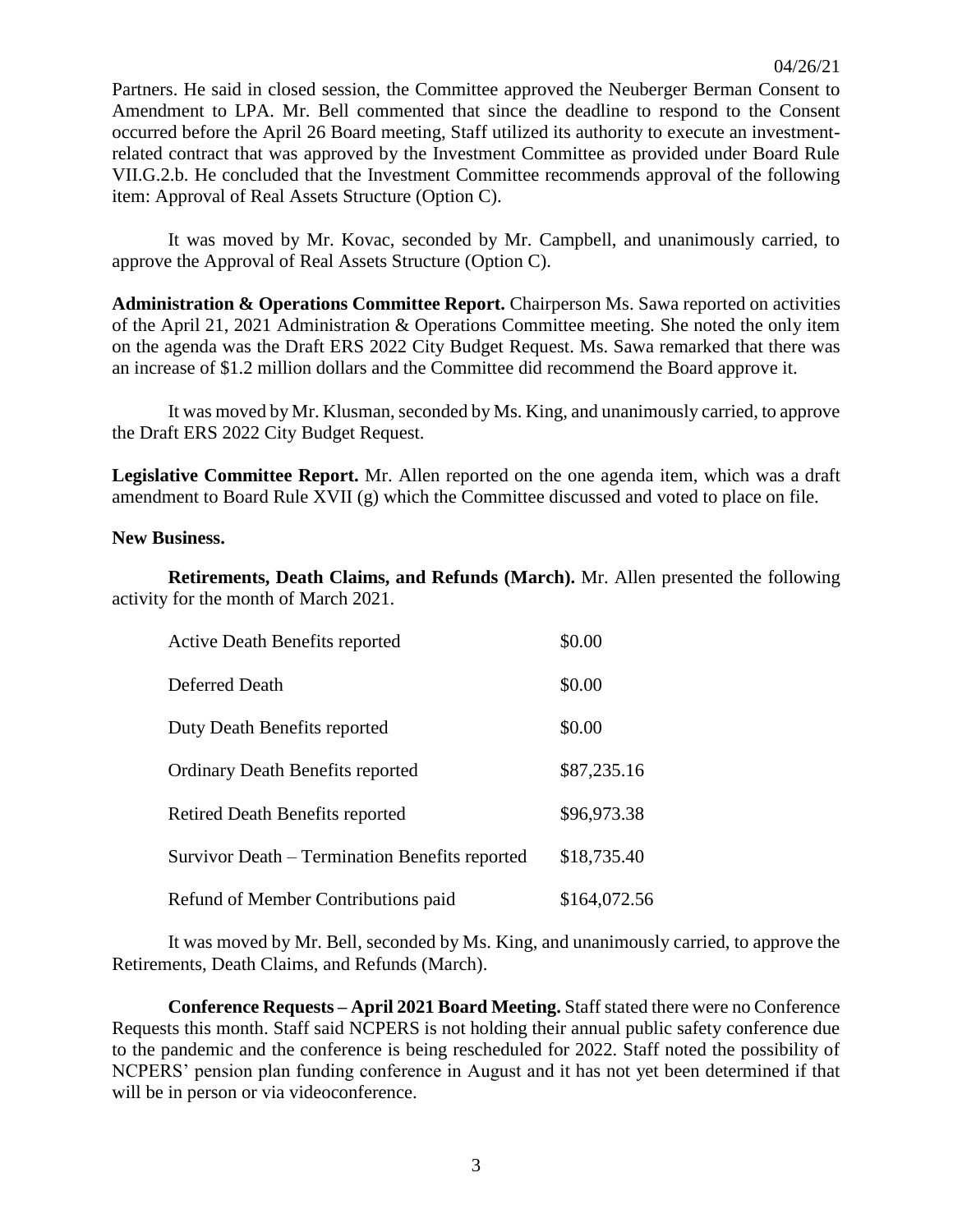Mr. Konrad advised that the Annuity and Pension Board may vote to convene in closed session on the following item as provided in Section 19.85(1)(f), Wisconsin State Statutes, for considering financial, medical, social or personal histories or disciplinary data of specific persons, preliminary consideration of specific personnel problems or the investigation of charges against specific persons except where par. (b) applies which, if discussed in public, would be likely to have a substantial adverse effect upon the reputation of any person referred to in such histories or data, or involved in such problems or investigations.

# **Request by DDR Beneficiary to Waive Annual Re-Examinations by the Medical Panel pursuant to City of Milwaukee Charter Ordinance 36-05-3.c-1-b. – Kurt Lacina.**

It was moved by Mr. Campbell and seconded by Ms. Sawa to convene in closed session. The motion prevailed by the following roll call vote. AYES: Mses. Ford, King, Sawa; Messrs. Bell, Campbell, Klusman, Kovac, and Konrad. NOES: None.

The meeting convened in closed session at 10:00 a.m.

The meeting reconvened in open session at 10:46 a.m.

### **Medical Reports.**

**All Duty & Ordinary Disability Applications & Re-examinations (March).** Staff presented certifications (February 2021) of the Fire and Police Medical Panel Physicians and the Medical Council relative to Duty & Ordinary Disability Retirement benefits as follows:

| $Police - Re-examinations - Duty$            | Recommendation       |
|----------------------------------------------|----------------------|
| Jasmine Lewis<br><b>Matthew Schulze</b>      | Approval<br>Approval |
| $Fire - Re-examinations - Duty$              | Recommendation       |
| James Kronberg<br>Andrew Weigel              | Approval<br>Approval |
| $Police - Re-examinations - Ordinary$        | Recommendation       |
| Angela Algee-Cotton<br><b>Edward Sturino</b> | Approval<br>Approval |
|                                              |                      |
| $GC - Re-examinations - Duty$                | Recommendation       |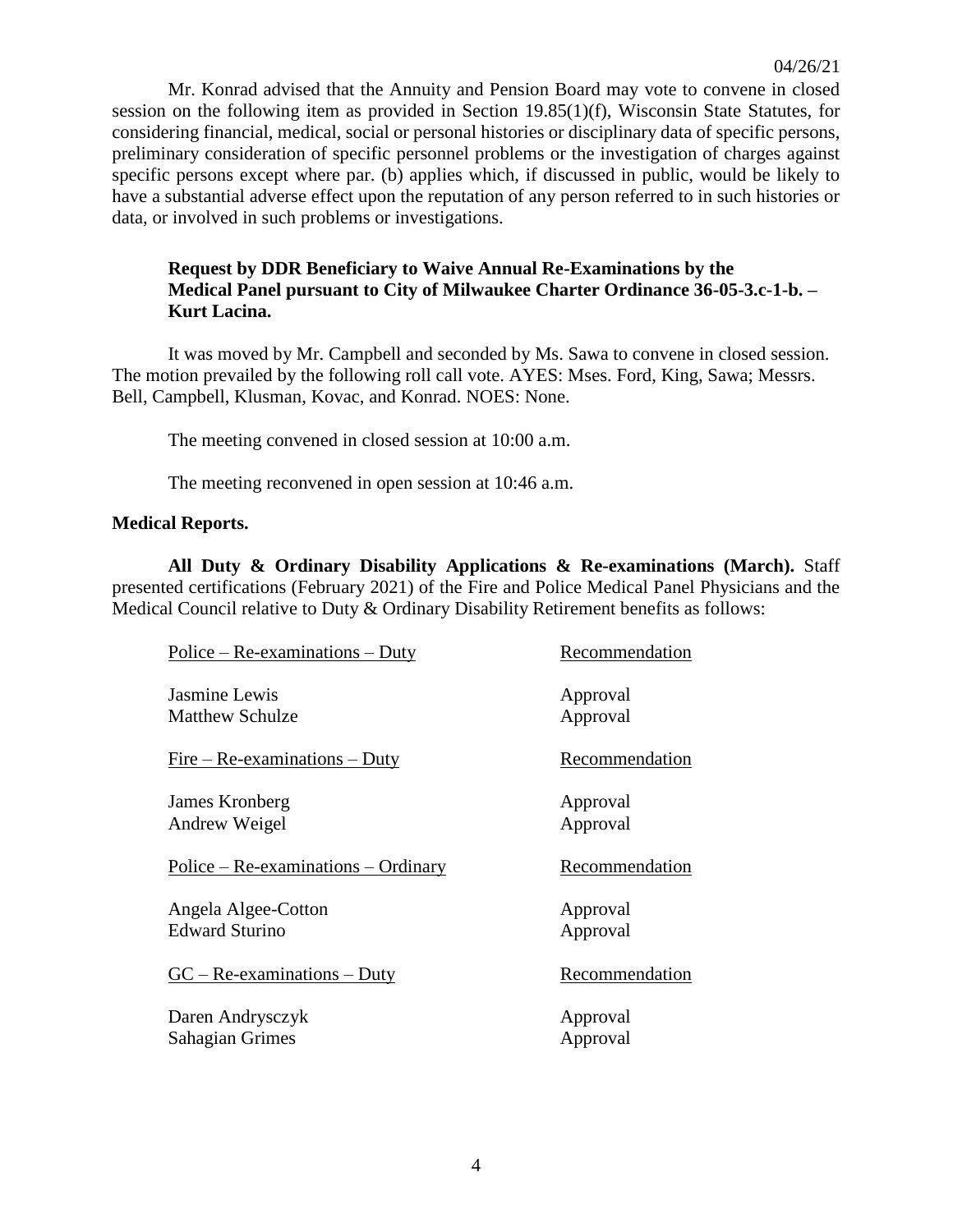| $GC - Re-examinations - Ordinary$ |
|-----------------------------------|
|-----------------------------------|

Recommendation

| Jill Bondar  | Approval |
|--------------|----------|
| Camille Cole | Approval |

It was moved by Mr. Klusman, seconded by Mr. Kovac, and unanimously carried, to approve the Duty & Ordinary Disability Applications & Re-examinations.

### **Unfinished Business.**

**Pending and Legal Opinions and Service Requests Report.** As a matter of information, Board members received Mr. McClain's opinion regarding "Annuity & Pension Board Discretion Relating to Plan Sponsor Efforts to Seek State Legislation Relating to Employer Contributions." Mr. McClain thanked the Chair for an additional item relating to City prohibition on Board lobbying which does not change the opinion in considerations facing the Board but it does provide helpful guidance on the limitations imposed on the slate of options the Board has before it. Discussion ensued. Mr. McClain said the Board has options of "no action" ranging to "open advocacy." Mr. Klusman said, "I recommended back in January that the City just stop this lobbying and that will moot this whole point and I would still like to see that happen." Mr. Konrad said the Board can lobby the City itself to take the item out of the Legislative package. Mr. Allen said there is an effort now to remove the item from the Legislative package. Mr. Klusman requested this item be listed on the May 2021 agenda.

**Pending Legislation Report.** Staff said the only Legislative Committee item since the Board last met was the Outside Earnings Test and the disability outside earnings capacity amendment (RR XVII.G) was placed on file by the Committee.

**Executive Director's Report – Inventory of ERS Projects.** As a matter of information, Staff presented a report on the ERS projects and updated the Board on ERS activities, a copy of which is on file with the ERS.

## **Informational.**

The following is a list of informational items:

- 1) Pending Litigation Report.
- 2) Conferences.
- 3) Class Action Income 2021 YTD.
- 4) Minutes of the Investment Committee Meeting Held February 11, 2021
- 5) Minutes of the Administration & Operations Committee Meeting Held March 17, 2021.
- 6) Minutes of the Legislative Committee Meeting Held March 24, 2021.

The following is a list of activities since the last Board meeting, copies sent with meeting notice and attached to minutes:

- 7) Report on Bills.
- 8) Deployment of Assets.
- 9) Securities Lending Revenue and Budget Report.
- 10) Preliminary Performance Report/Asset and Manager Allocation Pie Charts.